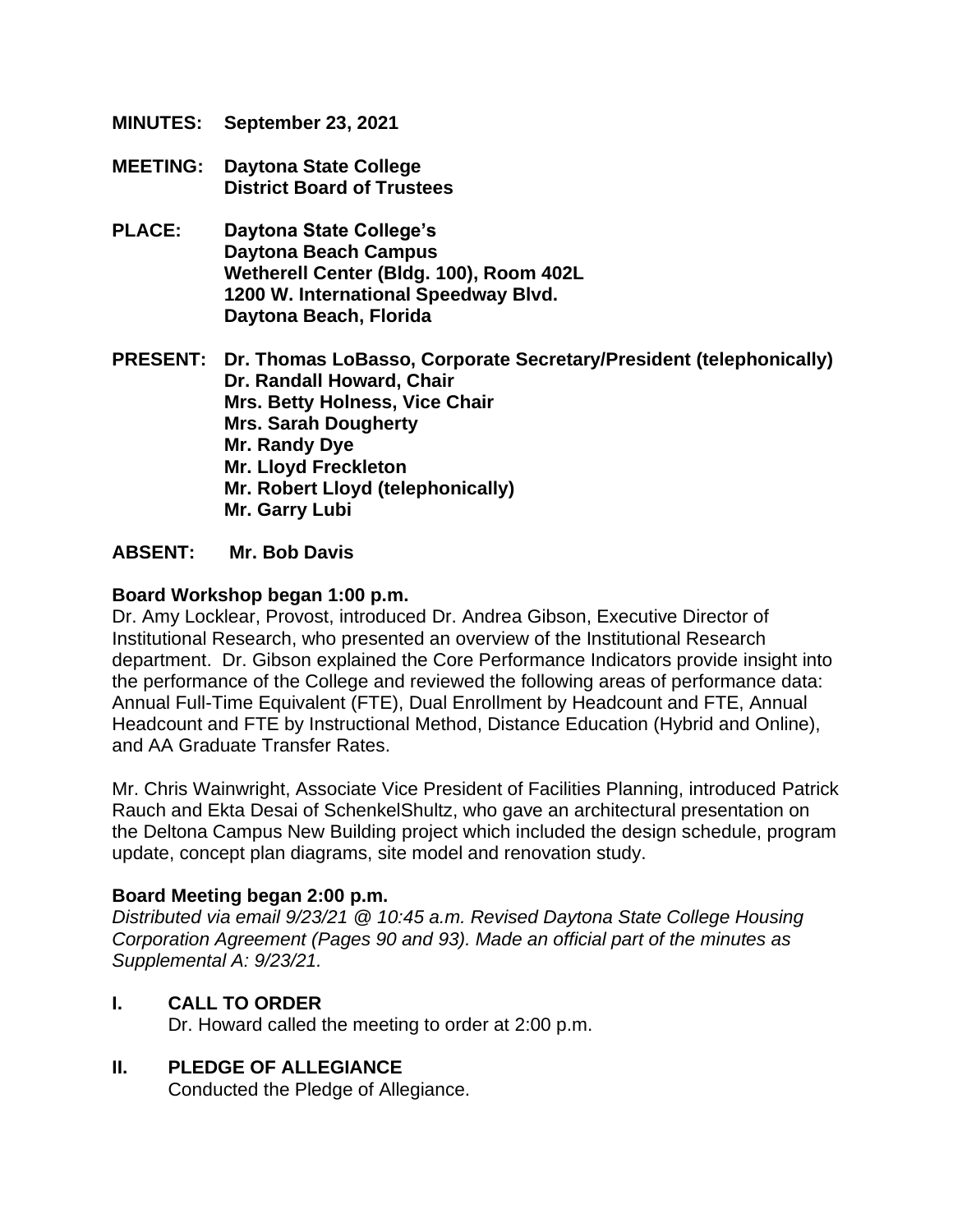### **III. ROLL CALL**

Mr. Davis was absent. Mr. Lloyd joined via telephone and all other trustees were present.

### **IV. PUBLIC PARTICIPATION**

Dr. Howard inquired if there were any members from the public that requested time to appear before the Board. No requests were received.

### **V. PUBLIC HEARING – COLLEGE POLICIES**

**A. Approval of Second Reading – Policy 3.03 (Revised): Campus Free Expression**

Mr. Brian Babb, General Counsel, explained the policy was revised to comply with new legislative action.

- **B. Approval of Second Reading – College Policies Sections 7-8** Mr. Babb reviewed policies in sections 7-8. This review is in preparation for the College's ten-year accreditation visit.
	- **MOTION:** (Lubi/Holness) The District Board of Trustees approve the second and final reading of College Policy 3.03 and Policies Section 7 and 8. Motion carried unanimously.

#### **VI. CONSENT AGENDA**

- A. Approval of 8/19/21 Board Meeting Minutes
- B. Approval of Agreements
- C. Approval of Agreements Affiliation
- D. Approval of Budget Amendments
- E. Approval of Deletion of Inventory Items
- F. Approval of Donations Surplus
- G. Approval of Grant Applications
- H. Approval of Human Resource Recommendations
- **MOTION:** The District Board of Trustees approve the Consent Agenda. Motion carried unanimously.

## **VII. TIME RESERVED/PRESIDENT**

## **A. President's Update**

Dr. LoBasso asked for a Moment of Silence to honor the recent passing of longtime colleague and friend, Mr. Keith Kennedy, Vice President of Student Development.

Dr. LoBasso shared the Fall semester has begun and some outdoor welcome back events for the students were held. He shared the College is still adhering to the many safety protocols that are in place. He shared of the work with the Dr. Mary McLeod Bethune Statuary Committee in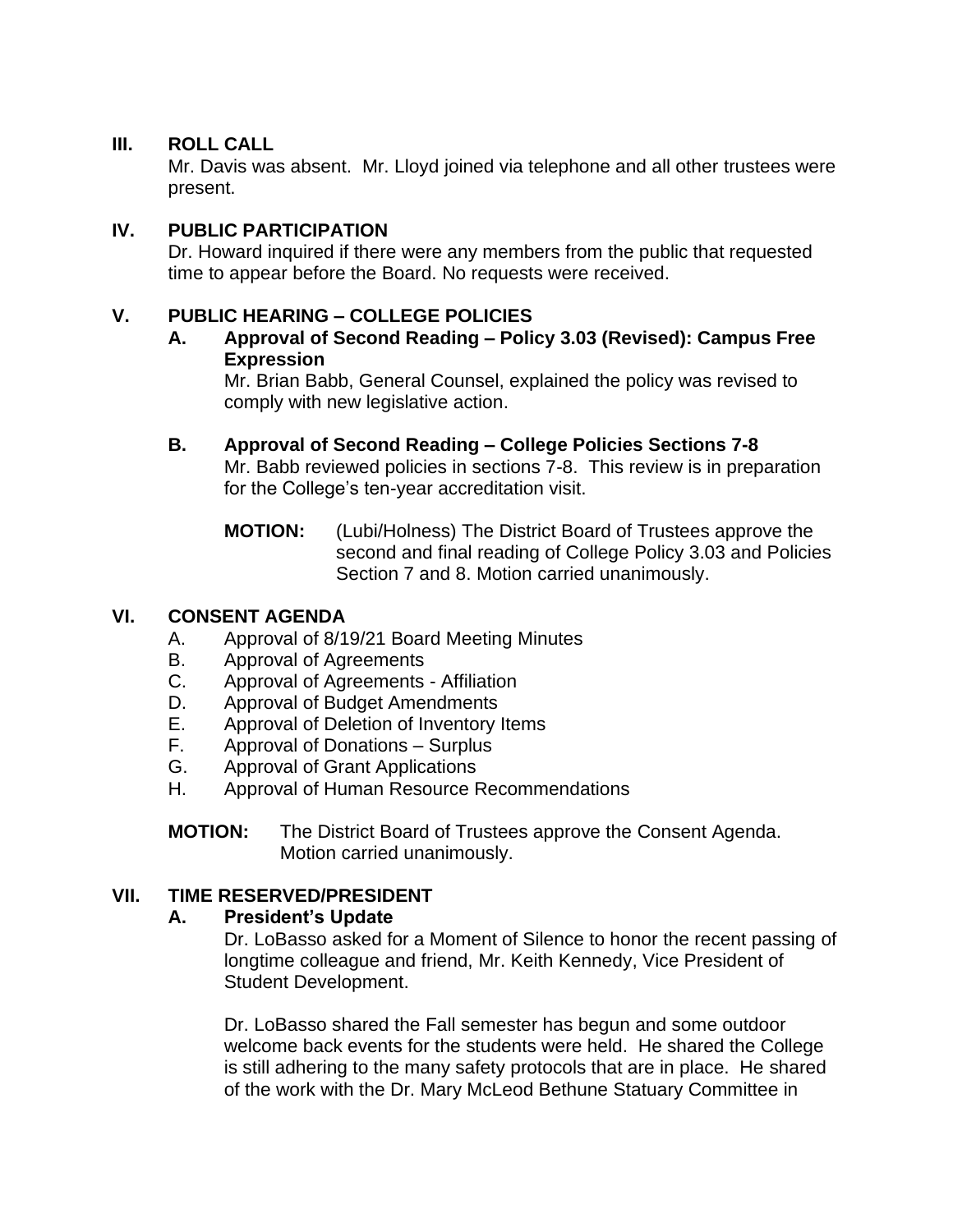preparation for the unveiling ceremony. He stated there will be some nice events held during the statue's stay at the College. He shared Homecoming will be October 7-8 and all events will be held outdoors. The Foundation Gala has been moved to February 24, 2022.

Dr. LoBasso shared the Student Residence Hall project is moving along and have received 66 housing applications for the Fall 2022 semester so far.

## **B. Legislative Priorities 2022**

Dr. Locklear reviewed the College's legislative priorities which consisted of:

- Remaining funding for the In-Demand Workforce Building Deltona Campus (\$703,833)
- Firearms Training Center DeLand Campus (\$6,160,618)
- Pharmacy Technician Program: laboratory renovation, equipment and faculty (\$447,123)
- Advanced Manufacturing: equipment to support mechatronics/FAME program (\$315,500)
- Cybersecurity: Sensitive Compartmented Information Facility (SCIF) and equipment for Database and Cybersecurity programs. (\$412,130)

There was consensus by the Board to move forward with the legislative priorities presented above. Dr. Howard requested talking points for the Board to use when discussing the College's legislative priorities with legislators.

Dr. LoBasso explained as part of the Consent Agenda, the Board approved a very generous gift from Bob and Carol Allen and asked Mr. Tim Norton, Vice President for Institutional Advancement/Foundation Executive Director, to talk further on this. Mr. Norton shared this \$1,000,000 gift will provide a permanent endowment as well as scholarships for students. The School of Nursing will be named the Bob and Carol Allen School of Nursing in their honor. He shared how the Allen's have been donors since 2018 and were ready to do more for the students in health care. He shared background of the Allen's and he plans to celebrate this gift in the future with them when COVID is not an issue.

## **VIII. FACILITIES**

## **A. Approval of Construction Management at Risk Services Final Ranking – Deltona Campus New Building 2**

Mr. Wainwright reviewed and presented for approval.

**MOTION:** (Holness/Freckleton) The District Board of Trustees approve the below ranking of architectural/design services for the Deltona Campus New Building 2 project and direct staff to move forward to negotiate the fee and enter into a contract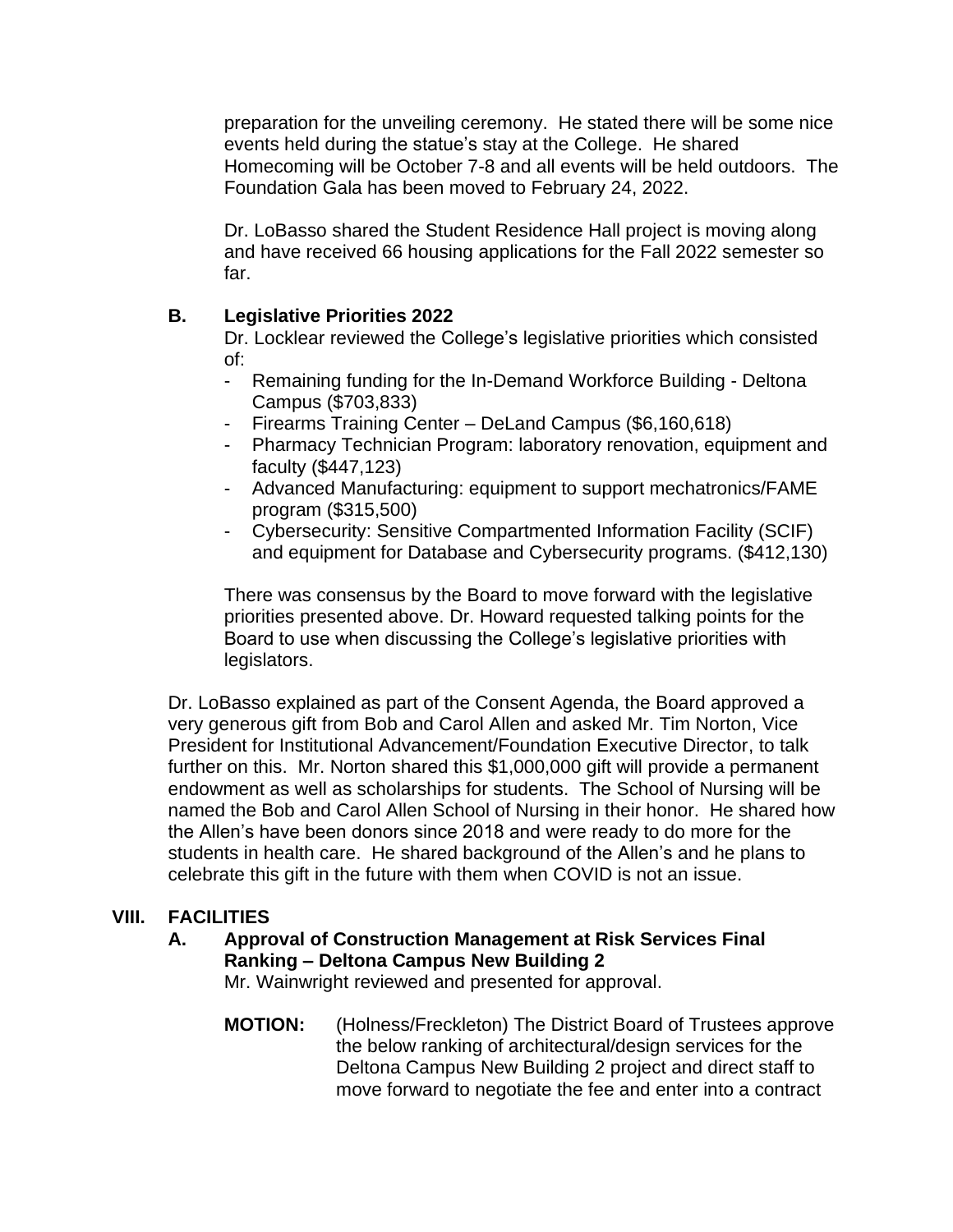pursuant to the provisions of Florida Statute 287.055, and subsequently submit the contract, including the negotiated fee, to the Board for approval at a future meeting. Motion carried unanimously.

| <b>Firm</b>                            | Ranking         |
|----------------------------------------|-----------------|
| Ajax Building Co., LLC                 | 1st             |
| Perry-McCall Construction, Inc.        | 2 <sub>nd</sub> |
| Charles Perry Partners, Inc.           | 3rd             |
| <b>Clancy &amp; Theys Construction</b> | ⊿th             |

## **B. Approval of HEERF HVAC Project Funding**

Mr. Wainwright reviewed and presented for approval.

- **MOTION:** (Dye/Freckleton) The District Board of Trustees approve the HVAC upgrade work outlined below using HEERF funding for \$268,828.76. Motion carried unanimously.
	- PureAir Control Service Inc. DeLand Bldg. 8 Duct Cleaning 1 AHU \$19,849.20
	- PureAir Control Service Inc. DeLand Bldg. 6 Duct Cleaning 2 AHUs \$109,258.00
	- PureAir Control Service Inc. DeLand Bldg. 1-Library Duct Cleaning 1 AHU \$52,952.00
	- PureAir Control Service Inc. DeLand Bldg. 5 Duct Cleaning, HVAC Environmental Restoration \$ 86,769.56

### **C. Approval Architectural Design Services Final Ranking – DeLand Campus Firing Range**

Mr. Wainwright reviewed and presented for approval.

**MOTION:** (Dye/Dougherty) The District Board of Trustees approve the below ranking and direct staff to move forward to negotiate the fee and contract, pursuant to the provisions in Florida Statute 287.055, and subsequently submit the contract, including the negotiated fee, to the Board for approval at a future meeting. Motion carried unanimously.

| <b>FIRM</b>                   | Ranking |
|-------------------------------|---------|
| Architects Design Group, Inc. |         |
| Dewberry Architects, Inc.     |         |

## **IX. FINANCE**

## **A. Executive and Financial Summary Report as of 8/31/21**

Mr. Martin Cass, Vice President for Finance, presented the financial report for the period ending August 31, 2021. Information reviewed included Fund 1 Operating Revenue and Expenses, Carry Forward Funds, Comparison of Actual Revenue Received to Budgeted, Three-Year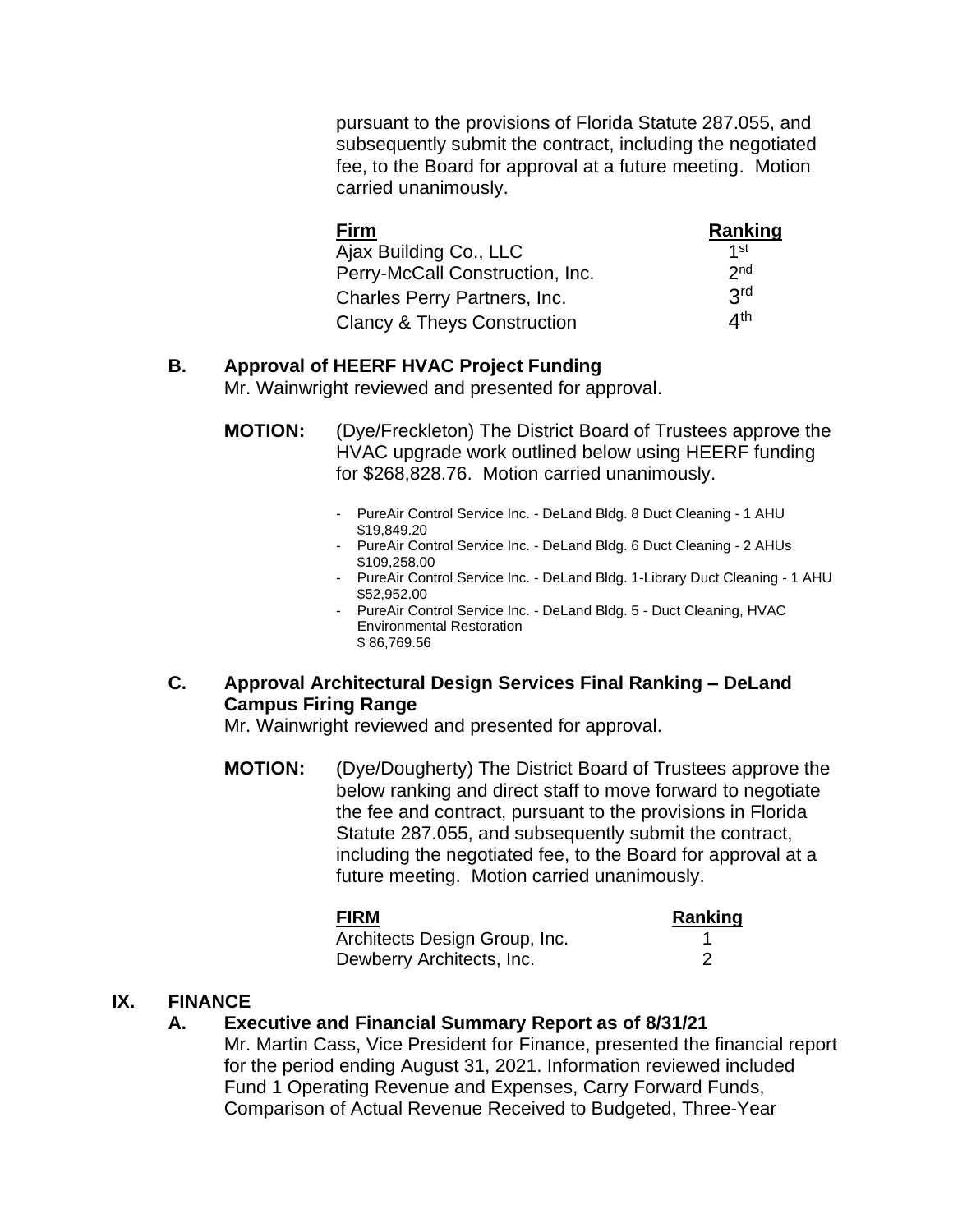Analysis of Tuition and Fees, Comparison of Actual Expenses to Budgeted Costs, Major Capital Projects Funding, Recap of Major Project Funding, and Summary of Major Capital Projects scheduled during the fiscal year and projects completed.

**B. ACH/Wire Transfers/Checks Issued Greater Than/Equal to \$50,000**  Mr. Cass presented as information.

## **C. Approval of Carry Forward Spending Plan**

Mr. Cass explained Florida College System institutions with less than 15,000 FTE are required by Florida Statute to create a spending plan for anything that exceeds the 5% state required reserve. He reviewed details of the spending plan and presented for approval.

**D. Approval of Daytona State College Housing Corporation Use of Space and Personnel Cost**

Mr. Cass explained per F.S. 1004.70, the College is required to annually bring forward for approval the personnel costs and use of space for the DSC Housing Corporation.

**MOTION:** (Freckleton/Holness) The District Board of Trustees approve the DSC Housing Corporation Use of Space and Personnel Costs as presented. Motion carried unanimously.

## **E. Direct Support Organization Independent Audit Report DSC Housing Corporation, Inc.**

Mr. Cass explained the DSC Housing Corporation received an unmodified opinion, and no other internal control or audit findings were identified in the auditor's report.

## **X. ACADEMIC AFFAIRS**

### **A. Approval of Textbooks and Instructional Materials Affordability Report**

Dr. Locklear explained Florida Statute requires information be presented to the Board on the costs of textbooks and instructional materials for the general education courses each semester.

**MOTION:** (Dye/Freckleton) The District Board of Trustees approve the Textbook and Instructional Materials Affordability Report, as presented, and its submission to the Chancellor of the Florida College System by September 30, 2020. Motion carried unanimously.

**MOTION:** (Lubi/Freckleton) The District Board of Trustees approve the College's fiscal year 2021-22 spending plan as presented. Motion carried unanimously.